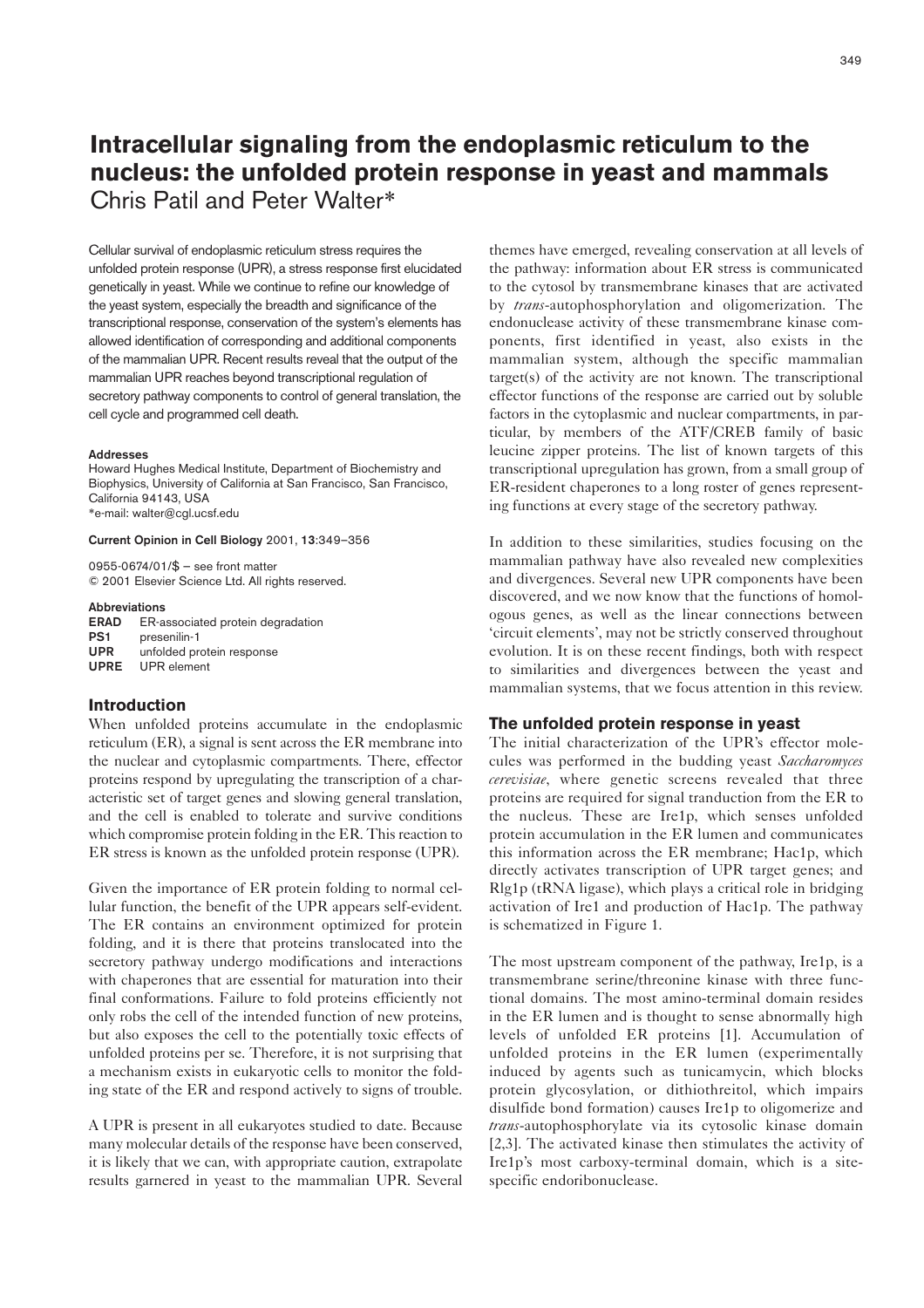



A schematic of the unfolded protein response in yeast. Ire1p is a transmembrane serine-threonine kinase, oriented with the amino terminus (N) in the ER lumen and the carboxyl terminus in the cytosol. When unfolded proteins accumulate in the ER, Ire1p oligomerizes, *trans*-autophosphorylates via the cytosolic kinase domain (K) and activates the endonuclease in the tail domain (T). The endonuclease Ire1p cuts *HAC1* mRNA at two sites, removing a nonclassical intron; the two exons are rejoined by Rlg1p (tRNA ligase). *HAC1u* ('uninduced') is not translated owing to the presence of the intron, and Hac1p<sup>u</sup> is not produced (brackets). After Ire1-mediated splicing, *HAC1<sup>i</sup>* mRNA is efficiently translated into Hac1pi , a transcriptional activator that upregulates expression of UPR target genes after binding to the unfolded protein response element (UPRE) in the promoters of genes encoding ER-resident chaperones and other proteins.

The only known substrate of the Ire1p endonuclease is the *HAC1* mRNA, which encodes the basic leucine zipper (bZIP) transcription factor that ultimately activates transcription of the UPR target genes. *HAC1*u ('uninduced') mRNA is constitutively transcribed, but the encoded protein (Hac1p) is not detectable under normal conditions [4]. *HAC1*u mRNA contains a non-classical intron near the 3′ end of the open reading frame, including the carboxy-terminal 10 amino acids and stop codon of the predicted protein [4]; when this intron is present, the mRNA is not translated [5,6]. Upon activation of the UPR, the intron is removed by two site-specific cleavages, shown directly by *in vitro* studies to be executed by Ire1p [7]. The 5' and 3′ portions of the mRNA are rejoined by tRNA ligase [8], generating a new mRNA (*HAC1*i , 'induced') encoding a different protein in which a new 18 amino acid tail is appended. The new mRNA, free of the inhibitory intron, is efficiently translated to produce the transcription activator

Hac1p. *HAC1* mRNA splicing thus provides the key regulatory step in the UPR pathway in yeast.

The removal of the *HAC1* intron and the subsequent rejoining of the two exons is mechanistically distinct from spliceosome-mediated mRNA splicing, and it can occur even when spliceosomal function is conditionally blocked [8]. As might be expected from the role played by Rlg1p (tRNA ligase) in the rejoining of the *HAC1* exons, the chemistry of the overall reaction is more reminiscent of tRNA splicing than conventional mRNA splicing. In contrast to the spliceosomal case, where the 5′ splice site must be cleaved before the 3′ site, the *HAC1* junctions may be cleaved in either order [7,9], as is the case for tRNA splicing, and the cyclic phosphate intermediates of the *HAC1* splicing reaction are identical to those generated during tRNA splicing [10]. Despite the similarity in the chemistries, however, requirements for substrate recognition by the endonuclease in *HAC1* splicing differs substantially from those in tRNA splicing: a stem–loop structure of specific size and sequence, present at both of the splice sites in the *HAC1* mRNA (and to which there is no analog at pre-tRNA splice junctions), is necessary for accurate cleavage by Ire1p [9,10].

Once Ire1p cleavage has taken place and *HAC1*i is successfully translated, Hac1p translocates to the nucleus and activates target gene transcription by binding a UPR-specific upstream activating sequence, the unfolded protein response element (UPRE) [4,6,11]. The UPRE is found in the promoters of several UPR target genes, including those of the ER-resident chaperones *KAR2*, *PDI1* and *FKB2* [12], and is necessary and sufficient for transcriptional upregulation of a given gene by the UPR [13,14]. Like *IRE1*, *HAC1* is required for stimulation of target gene transcription in response to ER stress [4,11,15]; as production of Hac1p (e.g., from a gene expressing a 'pre-spliced' version of the mRNA) is sufficient to activate transcription of target genes, we view *IRE1* and *HAC1* as members of a linear pathway wherein activation of Ire1p serves primarily to remove the *HAC1* intron and allow translation of Hac1p.

Removal of the *HAC1* intron not only allows translation of the mRNA but also changes the sequence and properties of the encoded protein. The DNA-binding domain, located in the amino-terminal 220 amino acids common to Hac1p<sup>i</sup> and Hac1p<sup>u</sup>, is undisturbed by the splicing reaction, but the *trans*-activation domain includes the carboxy-terminal tail. When either carboxy-terminal tail was fused to an unrelated DNA-binding domain, the tail of Hac1pi served as a highly active transcriptional activation domain, whereas the Hac1pu tail was essentially inactive [6,16•]. Thus, the intron of *HAC1* mRNA not only inhibits translation but also guarantees that the sequence encoding the DNA-binding domain is separated from the transcriptional activation domain, so that even if the translational attenuation provided by the intron were circumvented, translation products will contain a less efficient activation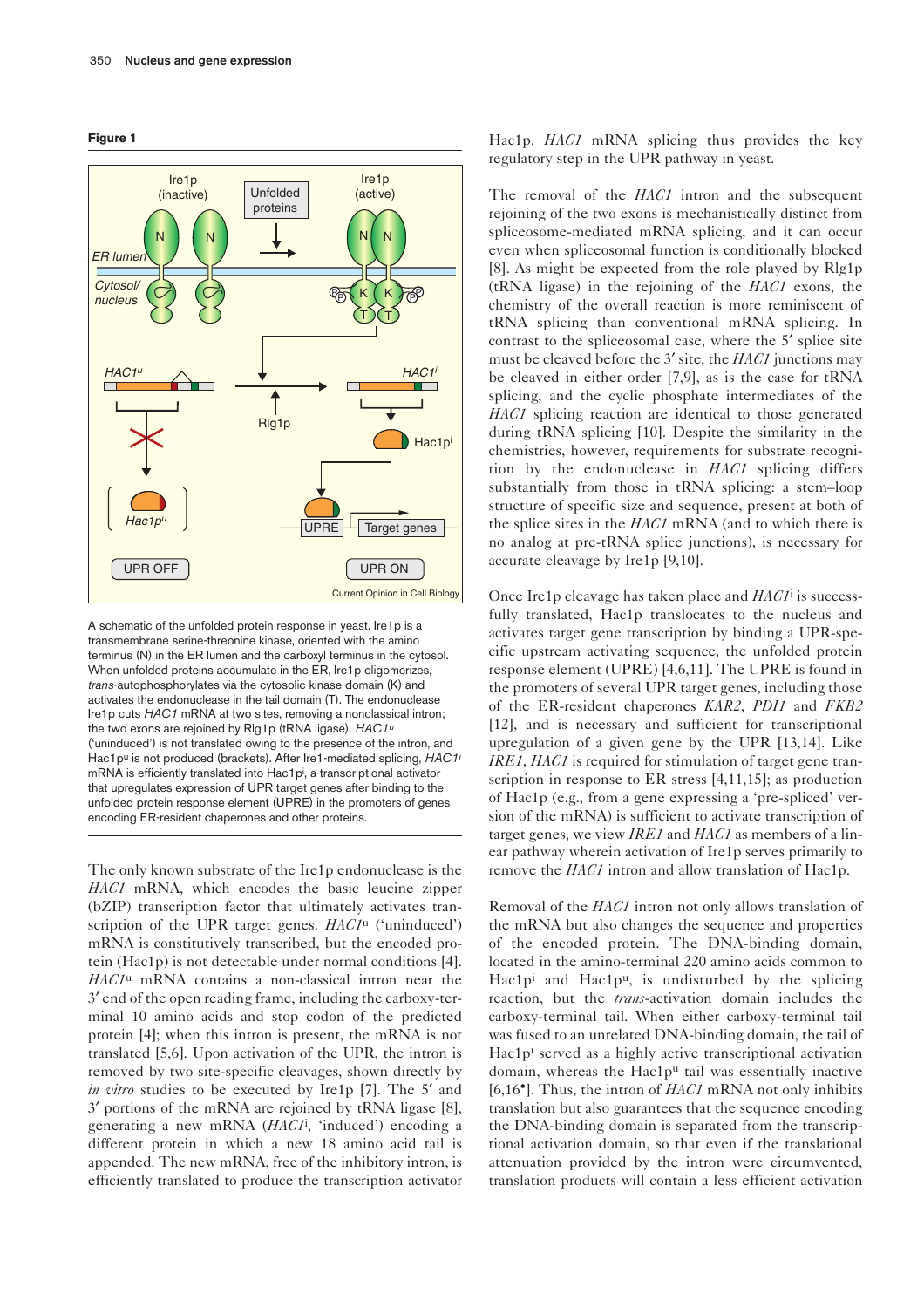domain. Constitutive expression of Hac1pi slows growth considerably ([6]; C Patil, P Walter, unpublished data); hence, it is not surprising that mechanisms have evolved to prevent inappropriate translation.

It is less obvious, however, why such an unusual apparatus is employed to regulate Hac1p production. If Hac1p expression slows growth, why is the mRNA robustly expressed under unstressed conditions? Perhaps, regulation at the level of translation allows for suitable quantities of Hac1p to be produced rapidly from a stable pool of *HAC1* mRNA large enough to meet any conceivable (survivable) insult but which does not encode functional protein unless called upon to do so.

Although Hac1pi expression is sufficient for induction of several ER target genes, it may not act alone. Hac1p may recruit some or all of the components of the SAGA complex, a multiprotein assembly involved in histone acetylation during transcriptional activation, to the promoters of UPR target genes; this interaction is necessary for full induction of a subset of targets [17]. Curiously, several members of the SAGA complex also interact with the cytosolic domain of Ire1p; one of the components, Ada5p, appears to be required *in vivo* for splicing of *HAC1* mRNA [18].

# **The unfolded protein response in mammals Mammalian homologs of Ire1p**

The search for a mammalian homolog of Ire1p revealed a diverse family of transmembrane kinases that play roles in responding to ER stress. It also showed that many of the details of the UPR have been conserved during evolution. The mammalian Ire1 family includes two ER-resident proteins that are homologous to Ire1p over their entire length: Ire1α and Ire1β [19••, 20, 21]. Ire1α expression has been observed in all cell types, and the gene is essential for normal development in mice; Ire1β expression is largely limited to the epithelia of the gut [22•]. A divergent family member, PERK/PEK [23,24], shares homology with the aminoterminal lumenal domain of Ire1p, but lacks an endonuclease domain and contains a kinase domain that is more closely related to the eIF2 $\alpha$  kinase Gcn2p than to Ire1p.

As predicted from their sequence homology, Ire1α and Ire1β are in many regards functional homologs of Ire1p. Both proteins colocalize with ER marker proteins [19••,20,21], placing them in the proper subcellular location to transduce a signal across the ER membrane. Both proteins have intrinsic kinase activity and are capable of *trans*-autophosphorylation [19••,20]. As in the yeast protein, this kinase activity is relevant to downstream signaling: overexpression of Ire1α increases transcription from the promoter of the ER chaperone BiP, and overexpression of Ire1β increases transcription of both BiP and another UPR target, the transcription factor CHOP [21]. Conversely, overexpression of a kinase-dead mutant of Ire1α not only fails to upregulate BiP promoter activity but also abolishes the tunicamycin-dependent inducibility of BiP present in untransfected cells [20]. The function of the lumenal domain is also conserved: in chimeric proteins, the amino termini of the mammalian proteins can substitute for the yeast amino terminus in *in vivo* assays of UPR signaling [25].

The mechanism by which the lumenal domain oligomerizes in response to unfolded proteins may also be conserved. It has been suggested that the lumenal domain of Ire1 does not sense unfolded proteins directly but rather is prevented from oligomerizing by an association with free molecules of the ER-resident chaperone BiP: when unfolded proteins accumulate, BiP dissociates from Ire1p (to bind the unfolded proteins), allowing association of the Ire1 lumenal domains and activating signaling [26]. Consistent with this, in mammalian cells BiP and Ire1 form a complex, which is disrupted under conditions of ER stress and Ire1 activation [27•]. In mammals as well as yeast, overexpression of BiP diminishes activation of the UPR, as would be predicted if the degree of Ire1 activation is negatively influenced by the concentration of free BiP [13]. Dimerization of the amino terminus appears to be the sole requirement for Ire1 activation: when the lumenal domain of yeast Ire1p is replaced by an unrelated leucine zipper dimerization domain, the chimeric protein is constitutively active [25].

Whether or not the mammalian Ire1 proteins exert their downstream effects on gene regulation by splicing a substrate mRNA or by other means is not known, but several lines of evidence argue that the endonuclease activity has been conserved. Recombinant Ire1 $\alpha$  and Ire1β cytosolic domains cleave yeast *HAC1* mRNA *in vitro*, at precisely the same positions as the yeast protein and with indistinguishable structural requirements for substrate recognition [19••], an activity that requires a functional kinase domain [20]. HeLa cells transiently expressing yeast *HAC1* mRNA can splice the yeast message at the correct junctions in an ER stress-dependent manner [19••]. The conservation of this unique biochemical activity strongly predicts that mammals express mRNA(s) suitable for cleavage by Ire1, and the search for the mammalian Ire1 substrate RNAs is ongoing.

One possible substrate of the endonuclease might be the *IRE1* mRNA itself. Cells expressing mutants of Ire1 $\alpha$  that lack *in vitro* endonuclease activity contain much higher levels of *IRE1* mRNA [28•], and cleaved fragments of *IRE1* mRNA can be observed in cells expressing wildtype but not kinase-dead Ire1α. Curiously, the cleavage sites inferred from primer-extension assays bear no resemblance to the well characterized cleavage sites in yeast *HAC1* mRNA, suggesting that the Ire1 endonuclease might recognize a wider spectrum of sequences than previously suspected. A key prediction of this model — that the steady-state level of *IRE1* mRNA will decrease when the UPR is activated by ER protein unfolding — remains to be tested.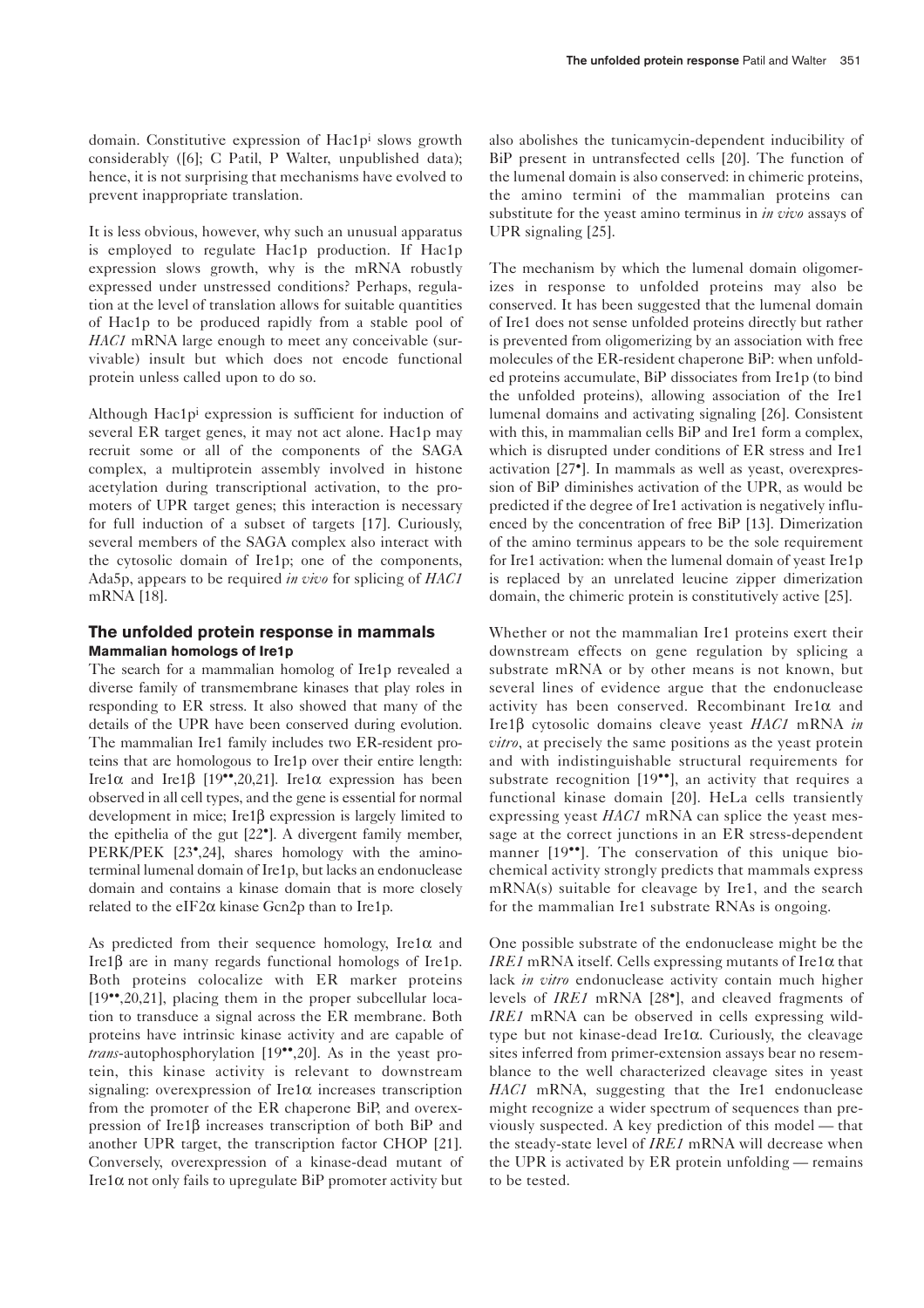### **Control of transcription: a role for regulated proteolysis**

An as-yet undiscovered mammalian Ire1 substrate mRNA may encode a transcription factor analogous to Hac1p in yeast, but it is also conceivable that Hac1p's position in the pathway as proximal activator of transcription is filled by another protein whose activation is not regulated by splicing. Mammalian UPR-responsive promoters contain a tripartite response element, the ER stress element (ERSE), which is necessary and sufficient for UPR inducibility of a promoter [29,30]. The ERSE contains binding sites for the ubiquitous transcription factors CBF/NF-Y and YY1 [29,31], but it is specifically activated as a result of binding the bZIP transcription factor ATF6 [32], which, like Hac1p, is member of the ATF/CREB protein family. Rather than being regulated by splicing, however, ATF6 is constitutively synthesized as an ER membrane protein. It is inactive as a transcription factor while bound to the membrane; under ER stress, the cytosolic domain (containing the DNAbinding and transcriptional activation domains) is proteolytically cleaved from the membrane and then translocates to the nucleus to directly activate transcription of target genes such as *BiP* [33]. The cleavage of ATF6 is dependent on the site 2 protease (S2P), which is required for cleavage of active sterol-responsive element binding protein (SREBP) from its membrane-bound inactive form in response to cholesterol starvation [34••]. ATF6 cleavage does not, however, occur when cells are deprived of sterols, nor is cleavage dependent on the SREBP cleavage activating protein (SCAP), which escorts SREBP to the Golgi for proteolysis. It remains unknown how ER stress leads to the selective, activating proteolysis of ATF6, and whether other components such as Ire1 play any role in this process.

Regulated proteolysis may play a role at another stage of the mammalian UPR: Ire1α and Ire1β are also severed from the membrane upon UPR activation and translocate in soluble form to the nucleus [19••]. This nuclear localization requires presenilin-1 (PS1), a protein identical to or intimately linked with the activity of γ-secretase, which cleaves the developmentally regulated transcription factor Notch and amyloid precursor protein (APP) to generate amyloid plaques in the pathogenesis of Alzheimer's disease. The redistribution of Ire1 immunoreactivity from the cytosol to the nucleus upon activation is apparent when Ire1 is expressed at native levels [19••], but not when it is overexpressed [20,21,35], suggesting that the capacity of the protease for Ire1 cleavage is limiting. Cells lacking PS1 fail to cleave and relocalize Ire1 upon ER stress [19••] and may suffer from compromised induction of UPR target genes: two laboratories have shown that PS1 activity is required for full induction of BiP in response to ER stress [19••,35], but a third group observed no effect of presenilin expression on induction of UPR target genes [36]. The experimental conditions employed in these studies were not strictly commensurable, and the role of presenilin in UPR activation remains controversial.

Despite their sequence homologies to yeast Ire1p and Hac1p, mammalian Ire1 and ATF6 are activated in a quite different manner from their yeast counterparts, and it remains uncertain whether mammalian Ire1 functions genetically upstream of ATF6. On the one hand, certain data suggest that Ire1 is directly upstream of ATF6: overexpression of Ire1 in mammalian cells results in transcriptional induction of UPR target genes such as *BiP* [20,21] as well as of an artificial promoter containing a consensus ATF6-binding site [37••]. On the other hand, we do not yet know whether Ire1 is required for proteolytic cleavage of ATF6 upon UPR activation nor whether ATF6 cleavage is induced upon overexpression of Ire1. Indeed, cells lacking Ire1α altogether have no obvious defect in BiP induction [22•], and the largest observed effect of PS1 mutation or gene disruption on BiP induction is less than three-fold [19••,35]. In contrast, cells that lack S2P (and are therefore unable to cleave ATF6) are largely deficient in BiP induction [34••]. These genetic data imply that Ire1 and ATF6 respond to unfolded proteins independently of each other, and (unless S2P is also required for Ire1 activation) would appear to ascribe primary responsibility for target gene induction to ATF6. If ATF6 can respond to unfolded proteins independently of Ire1 it raises the possibility that the mammalian UPR bifurcates at the membrane. If this is the case then Ire1 activation may serve a primary function distinct from regulation of genes encoding ER-resident chaperones.

#### **Stimulation of apoptosis by the unfolded protein response**

A growing body of evidence suggests that Ire1 serves a pro-apoptotic function in response to ER stress. Prolonged tunicamycin treatment stimulates activation of the ERmembrane caspase-12, resulting in apoptosis [38]. This cell death is likely to result from Ire1 activation: overexpression of Ire1β stimulates apoptosis, possibly mediated by the pro-apoptotic transcription factor CHOP, which together with BiP is transcriptionally induced [21]. Ire1 may also activate apoptotic pathways by activating phosphorylation of c-Jun, which is thought to mediate apoptosis in response to ER stress [39]. Upon activation, both Ire1 $\alpha$  and Ire1 $\beta$  recruit the cytosolic adaptor protein TRAF2, which is thought to recruit and activate proximal components of the c-Jun N-terminal kinase (JNK) pathway; Ire1 $\alpha$  is required for stimulation of c-Jun phosphorylation in response to ER stress [22].

The UPR in mammals has both cytotoxic (pro-apoptotic) functions as well as cytoprotective ones. UPR activation can therefore result in one of two outcomes: either regulated cell death triggered by apoptotic effectors or survival of the stress facilitated by beneficial UPR target genes such as chaperones. The decision between these outcomes is presumably made during a cell cycle arrest also generated in response to ER stress. Prolonged tunicamycin treatment results in decreased translation of cyclin D1, causing a cell cycle arrest in  $G_1$  phase and preventing cells from progressing through the cell cycle before ER homeostasis is re-established [40,41•]. This delay may allow a cell to pause in the cell cycle to determine whether adaptation to stressful conditions, mediated by chaperones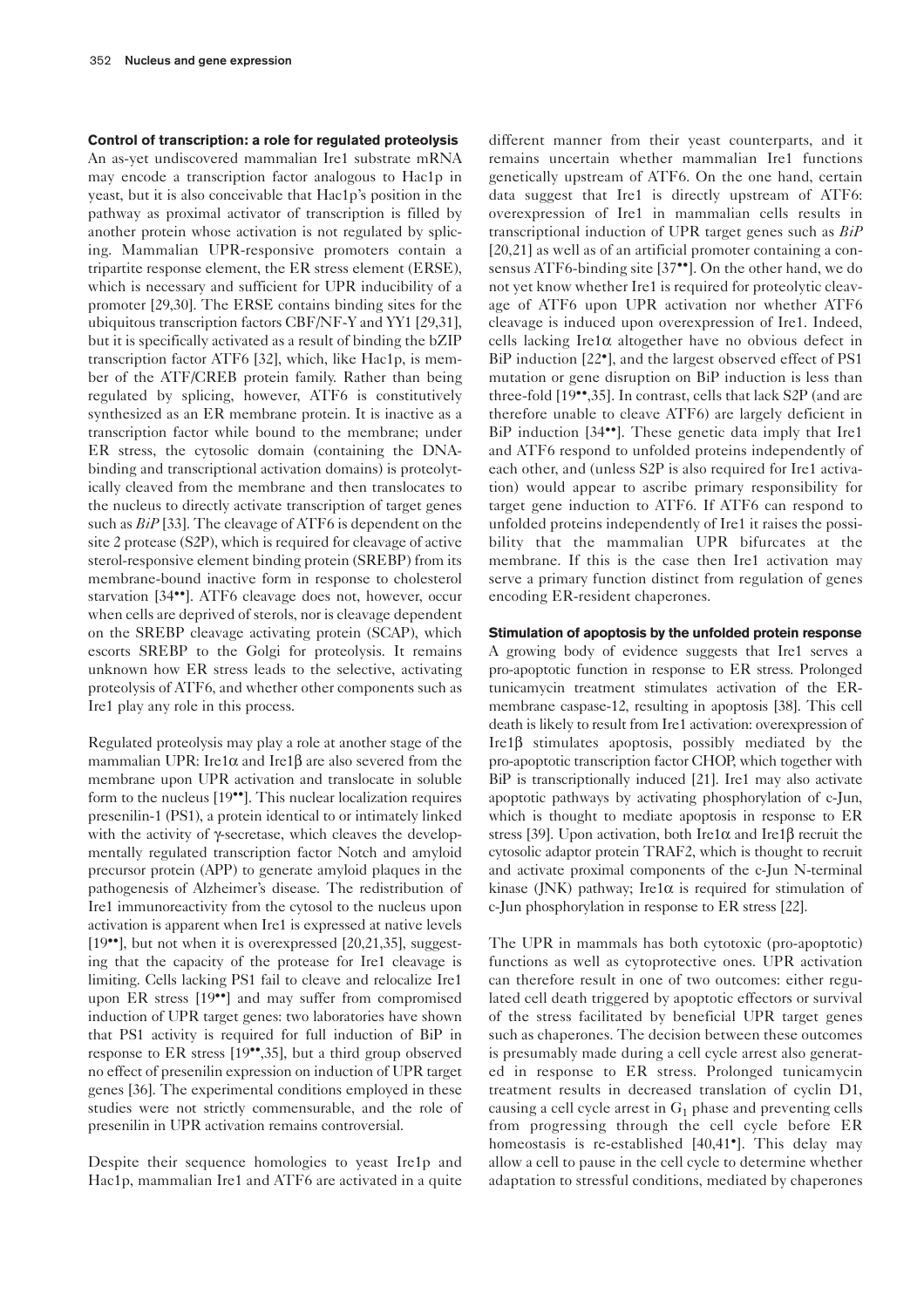and other target genes, will be possible, and if not, to continue on toward apoptosis [42].

## **PERK and translational control**

Translational inhibition during the UPR is not limited to cyclin D1, but rather is a general phenomenon mediated by the third ER kinase, PERK, which combines the ER-lumenal features of Ire1p with the cytosolic features of a Gcn2 kinase [23•,24]. Like Ire1p, PERK oligomerizes and *trans*autophosphorylates in response to ER folding stress. When active, like other Gcn2 kinases, PERK phosphorylates the general translation initiation factor eIF2α, resulting in downregulation of overall protein synthesis. This translational slowdown appears to protect cells from the toxic effects of unfolded protein accumulation: when the UPR is induced, PERK knockout cells experience greater ER stress as evidenced by increased levels of Ire1p phosphorylation, activation of caspase-12 and apoptosis. Such cells are partially protected, however, by cycloheximide treatment [38], indicating that PERK's primary protective effect is to decrease overall protein synthesis, preventing additional synthesis of protein under conditions that do not allow proper folding. Translational repression by PERK is temporally selective: while general translation slows within 30 minutes of tunicamycin treatment [38], cyclin D1 protein levels remain unchanged for four to eight hours  $[41^{\circ}]$  — by which time translation of a subset of mRNAs (including UPR targets such as BiP and CHOP) has recovered to normal levels [40]. The mechanism by which translational regulation exhibits such kinetic and gene-specific selectivity remains to be elucidated.

The ER-resident kinases (Ire1α, Ire1β and PERK), along with the transcription factor ATF6, trigger multiple downstream effects upon UPR activation (Figure 2). These divergent outputs may allow the cell to prepare for the worst while still trying to correct the ER protein folding defects*.* Upon UPR induction, after some insult that compromises protein folding in the ER, signaling from PERK slows down overall translation, preventing further insult to the secretory pathway. Somewhat later, as general translational repression is relaxed or specific mechanisms allowing efficient translation of UPR target genes are activated, transcriptional targets of ATF6 and Ire1 are induced and brought to bear on the task of eliminating the source of the problem, by refolding of wayward proteins and preventing formation of toxic aggregates. Concomitantly, depression of cyclin D1 levels slows progress through the cell cycle. With luck, these measures will succeed and the cell will survive the insult. Not all stresses, however, are survivable: if the situation cannot be corrected (perhaps indicated by the cell cycle arrest lasting beyond some predetermined interval), the apoptotic effectors of Ire1 signaling (via JNKs, CHOP and caspase-12) would kill the cell in an orderly fashion.

## **Transcriptional output of the unfolded protein response**

Clearly, the scope of UPR outputs in the mammalian cell, ranging from translation inhibition to regulation of cellular





Diversity and parallelism in the mammalian unfolded protein response. **(a)** Response to ER stress in mammalian cells is mediated by multiple transmembrane proteins, including kinases ( $l$ re1 $\alpha$ , Ire1 $\beta$  and PERK) and basic leucine zipper transcription factors of the ATF/CREB family (ATF6). In the cases of the Ire1 proteins and ATF6, activation by unfolded proteins is concomitant with cleavage of the cytosolic effector domains from the ER membrane (by the protease indicated) and their subsequent translocation to the nucleus. **(b)** The diversity of UPR membrane components is reflected by the diversity of UPR outputs: under ER stress, mammalian cells upregulate beneficial target genes such as ERresident chaperones but also activate elements of the apoptotic machinery. **(c)** The decision between survival and death is presumably made during a cell cycle arrest also triggered by UPR activation.

signaling pathways, is complex. It has recently come to light that UPR transcriptional regulation itself is more extensive than previously believed, in yeast as well as in the mammalian system. Whole-genome expression profiling, using DNA microarrays, has shown that over 5% of the yeast genome (more than 350 genes out of 6300) is regulated by the UPR [43<sup>••</sup>]. Strikingly, of the genes with a known function, more than half play roles throughout the secretory pathway in the ER and beyond; these include factors implicated in protein translocation, lipid metabolism, glycosylation, ER-associated protein degradation, ER to Golgi traffic and protein targeting to the vacuole and to the cell surface. The UPR may also play a role in sensing and responding to nitrogen starvation: in the diploid stage of the yeast life cycle, activation of the UPR inhibits two distinct nitrogen starvation responses, pseudohyphal growth and sporulation. Furthermore, the UPR is itself activated by a nitrogen-rich environment, possibly because rapid translation in a nitrogen-rich environment results in accumulation of unfolded proteins [44••].

Although the mammalian UPR still awaits comprehensive genomic analysis, recent identification of novel target genes suggests that similarly broad patterns may well exist in metazoans: the UPR positively regulates several secretory genes and processes, for example, the dolichol pathway essential for protein glycosylation [45], the ER calcium pump required for maintenance of calcium homeostasis [46] and SERP1/RAMP4, which stabilizes membrane proteins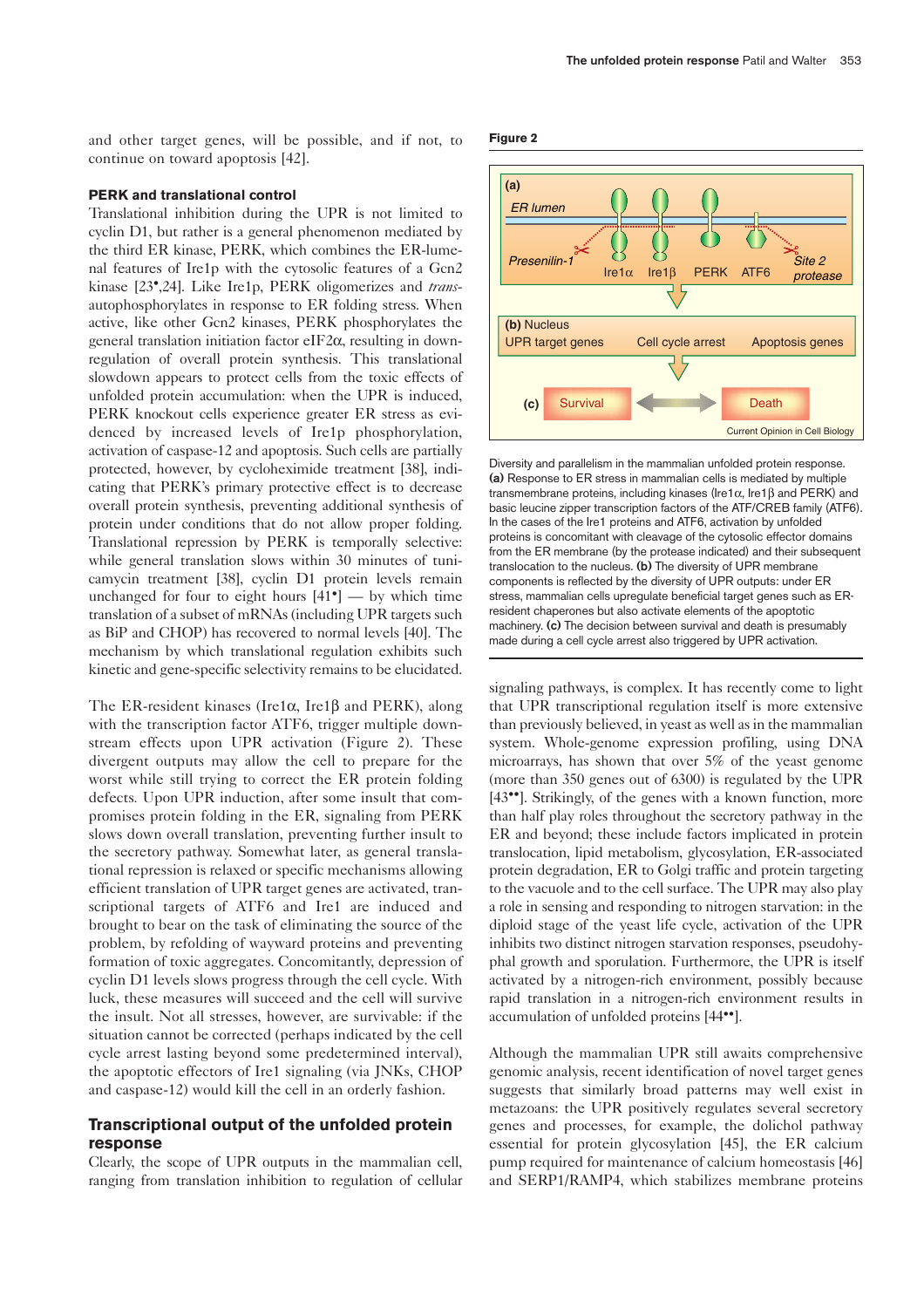and facilitates their glycosylation [47]. Interestingly, mammalian cells upregulate asparagine synthetase in response to ER stress [48], suggesting that the mammalian UPR might also be involved in regulation of nitrogen metabolism.

In yeast, genome-wide expression data are complemented by a genetic screen for mutants that are synthetically lethal when *IRE1* is disrupted; *IRE1* is dispensable for growth under normal conditions but not under ER stress [49•]. The screen, which is still far from saturation, revealed more than a dozen genes involved in multiple secretory events. These genes are essential in the absence of UPR function and a subset of these proved to be UPR targets in their own right. Their synthetic-lethal relationship to *IRE1* suggests that these genes' functions contribute to the physiological output of the UPR, which is essential under ER stress.

The regulation of so many classes of target genes suggests that the UPR may remodel the entire secretory pathway in response to folding stress in the ER, upregulating functions that conspire to decrease the concentration of unfolded ER proteins by increasing the rates of folding, post-translational processing, export and (if necessary) degradation, and thereby diminish the load on the folding capacity of the cell. Alternatively, the UPR may monitor not only the ER but also the entire secretory pathway, perhaps detecting an ER event that is a common consequence of multiple types of secretory defect. The breadth of the response could then be understood as an upregulation of factors that might be rate-limiting at any one of a number of steps along the secretory pathway. In either case, the functions of UPR target genes should encompass those physiological outputs that make the UPR essential for survival of ER stress. This has been demonstrated most extensively for one novel class of target genes — those involved in ER-associated protein degradation or ERAD.

ERAD is a process by which misfolded ER proteins are detected and prevented from progressing along the secretory pathway by ER-resident factors and directed to the translocon for retrotranslocation into the cytosol, where they undergo ubiquitin- and proteasome-dependent degradation (for reviews see [50,51]). Many specific components of the ERAD pathway are induced by the UPR [43••,52•,53•]. Indeed, the UPR is required for efficient ERAD, as misfolded protein substrates of the pathway are stabilized in an ∆*ire1* mutant [43••,49•,52•,53•]. Activation of the UPR accelerates the rate of degradation of misfolded proteins, even in the absence of folding stress [43••,52•], as would be expected if the consequence of upregulation of ERAD genes were to increase the capacity of the pathway: when unfolded proteins are detected at higher than normal levels, the UPR upregulates components of the ERAD machinery to more efficiently deal with the task of eliminating these unfolded proteins.

The enhancement of ERAD function upon UPR induction is of profound physiological importance to the cell. Loss of any one of several ERAD genes makes cells dependent on the

UPR for normal growth  $[43^{\bullet\bullet}, 49^{\bullet}]$  and even under conditions of mild stress [53•]. Cells unable to perform ERAD are under constant folding stress, as indicated by a constitutive activation of the UPR [43••,49•], and the degree of activation of the UPR is correlated with the severity of the ERAD defect [53•]. A UPR-activated reporter gene was used to exploit this phenomenon to identify novel ERAD-deficient alleles of the translocon component gene *SEC61* [54•]. These genetic interactions are evident even in the absence of exogenous stress, indicating that misfolded proteins are generated consequently over the course of normal growth and that the cell must prevent the accumulation of these misfolded proteins or fail to thrive. Rather than being individually dispensable, then, the UPR and ERAD are intimately coordinated, complementary mechanisms serving the essential function of preventing unfolded protein accumulation and mitigating its toxic consequences when it occurs.

# **Conclusions**

Many aspects of the UPR are conserved across evolution. In both yeast and mammals, ER stress is sensed by transmembrane kinases of the Ire1 family, which oligomerize and activate cytosolic effector domains in response to unfolded protein accumulation. The site-specific endonuclease activity of yeast Ire1p is shared by the mammalian homologs, although the mammalian substrate has yet to be identified. Transcription is regulated (in whole or in part) by bZIP proteins of the ATF/CREB family, and the scope of induced target genes is broad: in yeast, functions throughout the secretory pathway are upregulated by the UPR, and early evidence from mammals suggests the same diversity of output will be observed in higher eukaryotes.

Despite these similarities, the mammalian UPR is both divergent from and more complex than the yeast pathway. The activation of the ATF/CREB transcription factor ATF6 in mammals is controlled by regulated intramembrane proteolysis, and protease activity may play a role in the activation of mammalian Ire1 as well. The functional connection (if any) between the upstream sensors of ER stress and the transcriptional effectors of the response remains to be determined. In addition to transcriptional activation, the mammalian UPR's functional output includes downregulation of overall translation, cell cycle arrest and the activation of apoptosis. The UPR, therefore, appears to simultaneously prepare the cell for both survival and annihilation — a conflict possibly resolved by the nature of the insult as well as its severity and duration.

In yeast the UPR is a linear, relatively well understood pathway that generates a broad range of outputs at the transcriptional level. In contrast, in mammalian cells the UPR is an arborized, parallel response (or suite of responses) with an even more diverse output. Future work must aim to clarify both the functional connections between the elements of the mammalian pathway as well as the mechanisms by which the multitude of outputs are integrated to maximize cellular and organismal survival in response to protein unfolding and stress in the ER.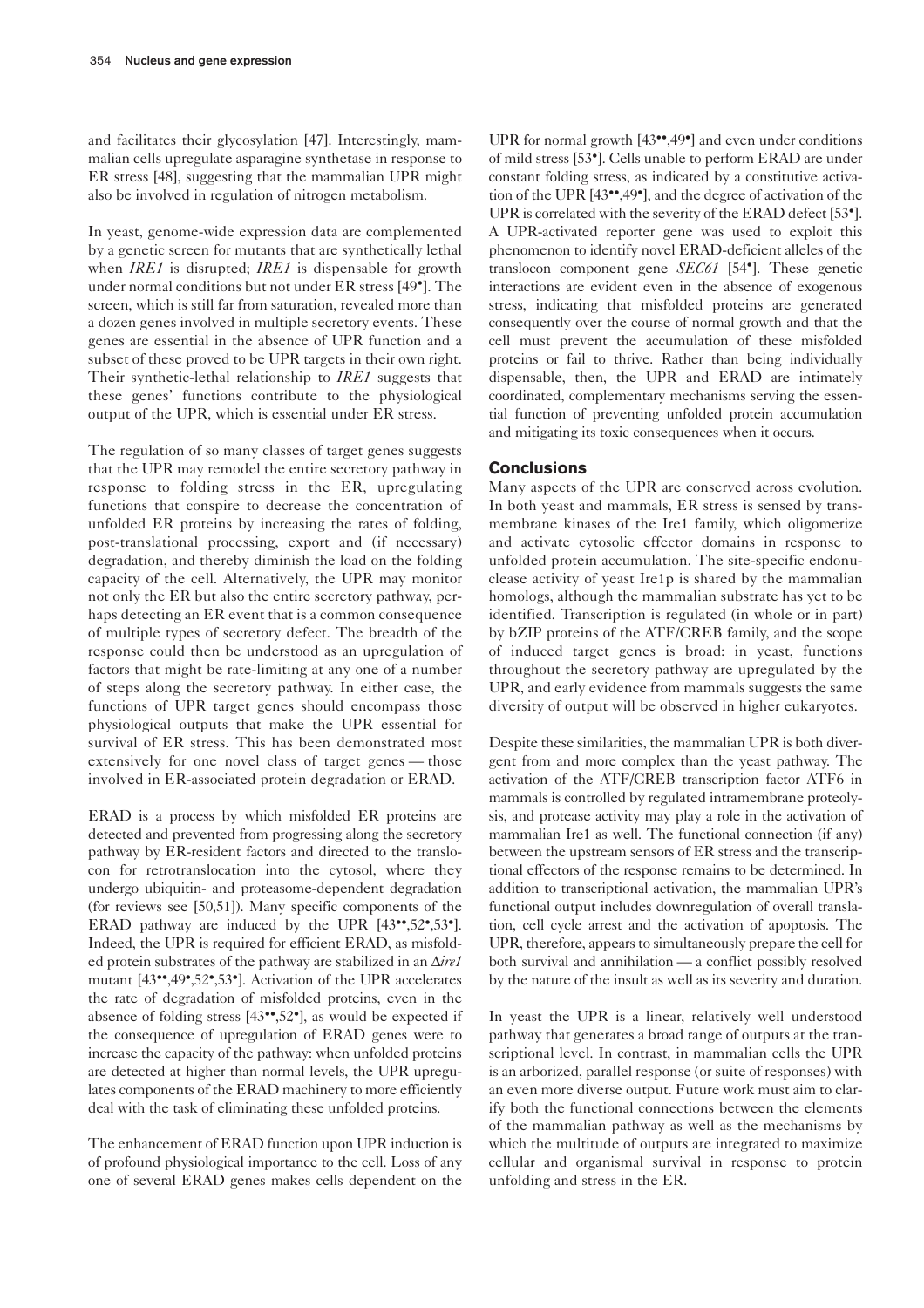### **Acknowledgements**

We thank Max Heiman and Maho Niwa for their critical readings of the manuscript. This work was supported by grants from the National Institutes of Health. CP was supported by a Howard Hughes Medical Institute Predoctoral Fellowship; PW is an investigator of the Howard Hughes Medical Institute.

#### **References and recommended reading**

Papers of particular interest, published within the annual period of review, have been highlighted as:

- of special interest
- ••of outstanding interest
- 1. Cox JS, Shamu CE, Walter P: **Transcriptional induction of genes encoding endoplasmic reticulum resident proteins requires a transmembrane protein kinase.** *Cell* 1993, **73**:1197-1206.
- 2. Shamu CE, Walter P: **Oligomerization and phosphorylation of the Ire1p kinase during intracellular signaling from the endoplasmic reticulum to the nucleus.** *EMBO J* 1996, **15**:3028-3039.
- 3. Welihinda AA, Kaufman RJ: **The unfolded protein response pathway in** *Saccharomyces cerevisiae***. Oligomerization and transphosphorylation of Ire1p (Ern1p) are required for kinase activation.** *J Biol Chem* 1996, **271**:18181-18187.
- 4. Cox JS, Walter P: **A novel mechanism for regulating activity of a transcription factor that controls the unfolded protein response.** *Cell* 1996, **87**:391-404.
- 5. Chapman RE, Walter P: **Translational attenuation mediated by an mRNA intron.** *Curr Biol* 1997, **7**:850-859.
- 6. Kawahara T, Yanagi H, Yura T, Mori K: **Endoplasmic reticulum stress-induced mRNA splicing permits synthesis of transcription factor Hac1p/Ern4p that activates the unfolded protein response.** *Mol Biol Cell* 1997, **8**:1845-1862.
- 7. Sidrauski C, Walter P: **The transmembrane kinase Ire1p is a sitespecific endonuclease that initiates mRNA splicing in the unfolded protein response.** *Cell* 1997, **90**:1031-1039.
- 8. Sidrauski C, Cox JS, Walter P: **tRNA ligase is required for regulated mRNA splicing in the unfolded protein response.** *Cell* 1996, **87**:405-413.
- 9. Kawahara T, Yanagi H, Yura T, Mori K: **Unconventional splicing of HAC1/ERN4 mRNA required for the unfolded protein response. Sequence-specific and non-sequential cleavage of the splice sites.** *J Biol Chem* 1998, **273**:1802-1807.
- 10. Gonzalez TN, Sidrauski C, Dörfler S, Walter P: **Mechanism of nonspliceosomal mRNA splicing in the unfolded protein response pathway.** *EMBO J* 1999, **18**:3119-3132.
- 11. Mori K, Kawahara T, Yoshida H, Yanagi H, Yura T: **Signalling from endoplasmic reticulum to nucleus: transcription factor with a basic-leucine zipper motif is required for the unfolded proteinresponse pathway.** *Genes Cells* 1996, **1**:803-817.
- 12. Mori K, Ogawa N, Kawahara T, Yanagi H, Yura T: **Palindrome with spacer of one nucleotide is characteristic of the cis-acting unfolded protein response element in** *Saccharomyces cerevisiae***.** *J Biol Chem* 1998, **273**:9912-9920.
- 13. Kohno K, Normington K, Sambrook J, Gething MJ, Mori K: **The promoter region of the yeast KAR2 (BiP) gene contains a regulatory domain that responds to the presence of unfolded proteins in the endoplasmic reticulum.** *Mol Cell Biol* 1993, **13**:877-890.
- 14. Mori K, Sant A, Kohno K, Normington K, Gething MJ, Sambrook JF: **A 22 bp cis-acting element is necessary and sufficient for the induction of the yeast KAR2 (BiP) gene by unfolded proteins.** *EMBO J* 1992, **11**:2583-2593.
- 15. Nikawa J, Akiyoshi M, Hirata S, Fukuda T: *Saccharomyces cerevisiae* **IRE2/HAC1 is involved in IRE1-mediated KAR2 expression.** *Nucleic Acids Res* 1996, **24**:4222-4226.
- 16. Mori K, Ogawa N, Kawahara T, Yanagi H, Yura T: **mRNA splicing-** • **mediated C-terminal replacement of transcription factor Hac1p is required for efficient activation of the unfolded protein response.** *Proc Natl Acad Sci USA* 2000, **97**:4660-4665.

The carboxy-terminal tail of Hac1pi is an efficient transcriptional activation domain, but the carboxy-terminal tail of Hac1p<sup>u</sup> is not. Hac1p with either tail, however, complements the inositol auxotrophy of a ∆*hac1* mutant.

- 17. Welihinda AA, Tirasophon W, Green SR, Kaufman RJ: **Gene induction in response to unfolded protein in the endoplasmic reticulum is mediated through Ire1p kinase interaction with a transcriptional coactivator complex containing Ada5p.** *Proc Natl Acad Sci USA* 1997, **94**:4289-4294.
- 18. Welihinda AA, Tirasophon W, Kaufman RJ: **The transcriptional co-activator ADA5 is required for HAC1 mRNA processing** *in vivo***.** *J Biol Chem* 2000, **275**:3377-3381.
- 19. Niwa M, Sidrauski C, Kaufman RJ, Walter P: **A role for presenilin-1 in**  •• **nuclear accumulation of Ire1 fragments and induction of the**

**mammalian unfolded protein response.** *Cell* 1999, **99**:691-702. An ER stress-responsive Ire1-like *HAC1* splicing activity is present in mammalian cells, and both Ire1α and Ire1β possess splicing activity *in vitro*, suggesting that this unique aspect of the UPR is conserved across evolution and that a mammalian Ire1 substrate mRNA remains to be discovered. Concomitant with activation of the UPR, Ire1 is cleaved from the membrane, whence it translocates to the nucleus in soluble form. This cleavage reaction requires PS1, the presumptive γ-secretase involved in Alzheimer's disease pathogenesis. Upregulation of BiP is compromised, but not quantitatively blocked, in mutants lacking PS1.

- 20. Tirasophon W, Welihinda AA, Kaufman RJ: **A stress response pathway from the endoplasmic reticulum to the nucleus requires a novel bifunctional protein kinase/endoribonuclease (Ire1p) in mammalian cells.** *Genes Dev* 1998, **12**:1812-1824.
- 21. Wang XZ, Harding HP, Zhang Y, Jolicoeur EM, Kuroda M, Ron D: **Cloning of mammalian Ire1 reveals diversity in the ER stress responses.** *EMBO J* 1998, **17**:5708-5717.
- 22. Urano F, Wang X, Bertolotti A, Zhang Y, Chung P, Harding HP, Ron D: • **Coupling of stress in the ER to activation of JNK protein kinases by**

**transmembrane protein kinase IRE1.** *Science* 2000, **287**:664-666. c-Jun N-terminal kinases (JNKs) are activated by ER stress in an Ire1-dependent manner, probably via Ire1 recruitment of the adaptor molecule TRAF2. This activity requires the kinase but not the endonuclease function of Ire1.

23. Harding HP, Zhang Y, Ron D: **Protein translation and folding are**  • **coupled by an endoplasmic-reticulum-resident kinase.** *Nature* 1999, **397**:271-274.

A novel eIF2α kinase, PERK, is a transmembrane protein with an ERlumenal domain homologous to Ire1. Cells which contain PERK but not the soluble eIF2α kinase PKR are competent to downregulate overall transcription in response to ER stress.

- Shi Y, Vattem KM, Sood R, An J, Liang J, Stramm L, Wek RC: **Identification and characterization of pancreatic eukaryotic initiation factor 2 alpha-subunit kinase, PEK, involved in translational control.** *Mol Cell Biol* 1998, **18**:7499-7509.
- 25. Liu CY, Schröder M, Kaufman RJ: **Ligand-independent dimerization activates the stress response kinases IRE1 and PERK in the lumen of the endoplasmic reticulum.** *J Biol Chem* 2000, **275**:24881-24885.
- 26. Shamu CE, Cox JS, Walter P: **The unfolded-protein-response pathway in yeast.** *Trends Cell Biol* 1994, **4**:56-60.
- 27. Bertolotti A, Zhang Y, Hendershot LM, Harding HP, Ron D: **Dynamic**  interaction of BiP and ER stress transducers in the unfolded**protein response.** *Nat Cell Biol* 2000, **2**:326-332.

The first strong direct evidence for a model in which BiP association with the Ire1 amino terminus (lumenal domain) inhibits activation of Ire1 in response to protein unfolding in the ER. BiP associates with the Ire1 amino terminus under normal growth conditions, but this association disappears upon UPR induction. Overexpression of BiP decreases UPR activation as assayed by Ire1 autophosphorylation. Results in parallel studies suggest that PERK is regulated by a similar mechanism.

28. Tirasophon W, Lee K, Callaghan B, Welihinda A, Kaufman RJ: **The**  • **endoribonuclease activity of mammalian IRE1 autoregulates its mRNA and is required for the unfolded protein response.** *Genes Dev* 2000, **14**:2725-2736.

Several amino acid residues of Ire1α are required for *in vitro* endonuclease activity but not kinase activity, as determined from an assay of alanine mutants. Cells expressing these mutants display abnormally high levels of *IRE1* mRNA, suggesting that Ire1's endonuclease domain is involved in negatively regulating the steady-state level of *IRE1* mRNA. The sequences at the cleavage sites are not related to each other or to the cleavage sites in *HAC1* mRNA.

- 29. Roy B, Lee AS: **The mammalian endoplasmic reticulum stress response element consists of an evolutionarily conserved tripartite structure and interacts with a novel stress-inducible complex.** *Nucleic Acids Res* 1999, **27**:1437-1443.
- 30. Yoshida H, Haze K, Yanagi H, Yura T, Mori K: **Identification of the cis-acting endoplasmic reticulum stress response element**